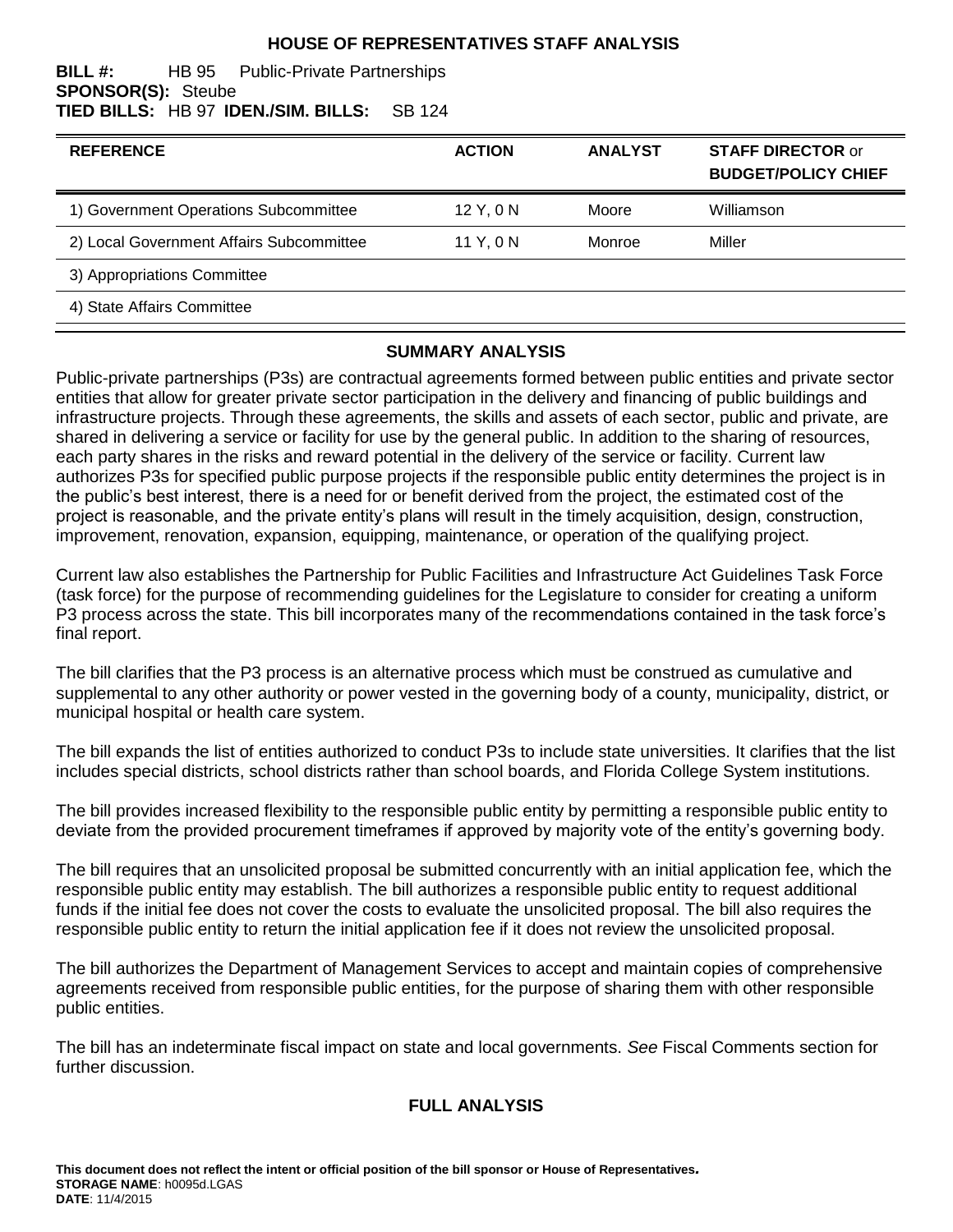## **I. SUBSTANTIVE ANALYSIS**

### A. EFFECT OF PROPOSED CHANGES:

### **BACKGROUND**

Public-private partnerships (P3s) are contractual agreements formed between public entities and private sector entities that allow for greater private sector participation in the delivery and financing of public building and infrastructure projects.<sup>1</sup> Through these agreements, the skills and assets of each sector, public and private, are shared in delivering a service or facility for use by the general public. In addition to the sharing of resources, each party shares in the risks and reward potential in the delivery of the service or facility.<sup>2</sup>

### **Public-Private Partnerships Generally**

Section 287.05712, F.S., governs the procurement process for P3s for public purpose projects. It authorizes a responsible public entity to enter into a P3 for a specified qualifying project if the responsible public entity determines the project is in the public's best interest.<sup>3</sup>

Section 287.05712(1)(i), F.S., defines "responsible public entity" as a county, municipality, school board, or any other political subdivision of the state; a public body corporate and politic; or a regional entity that serves a public purpose and is authorized to develop or operate a qualifying project.

Section 287.05712(1)(i), F.S., defines "qualifying project" as:

- A facility or project that serves a public purpose, including, but not limited to, any ferry or mass transit facility, vehicle parking facility, airport or seaport facility, rail facility or project, fuel supply facility, oil or gas pipeline, medical or nursing care facility, recreational facility, sporting or cultural facility, or educational facility or other building or facility that is used or will be used by a public educational institution, or any other public facility or infrastructure that is used or will be used by the public at large or in support of an accepted public purpose or activity;
- An improvement, including equipment, of a building that will be principally used by a public entity or the public at large or that supports a service delivery system in the public sector;
- A water, wastewater, or surface water management facility or other related infrastructure; or
- For projects that involve a facility owned or operated by the governing board of a county, district, or municipal hospital or health care system, or projects that involve a facility owned or operated by a municipal electric utility, only those projects that the governing board designates as qualifying projects.

### Procurement Procedures

Responsible public entities may receive unsolicited proposals or may solicit proposals for qualifying projects and may thereafter enter into a comprehensive agreement with a private entity for the building, upgrading, operation, ownership, or financing of facilities.<sup>4</sup> Responsible public entities may establish a reasonable application fee for the submission of unsolicited proposals. The fee must be sufficient to pay the costs of evaluating the proposals.<sup>5</sup>

Unsolicited proposals from private entities must be accompanied by the following material and information, unless waived by the responsible public entity:

- A description of the qualifying project, including the conceptual design of the facilities or a conceptual plan for the provision of services, and a schedule for the initiation and completion of the qualifying project.
- A description of the method by which the private entity proposes to secure the necessary property interests that are required for the qualifying project.

**STORAGE NAME**: h0095d.LGAS **PAGE: 2**

 $\overline{a}$ 

<sup>1</sup> *See* Federal Highway Administration, United States Department of Transportation, Innovative Program Delivery, *P3 Defined*, http://www.fhwa.dot.gov/ipd/p3/defined/index.htm (last visited Sept. 23, 2015). 2 *Id*.

 $^3$  Section 287.05712(4)(d), F.S.

 $4$  Section 287.05712(4), F.S.

 $5$  Section 287.05712(4)(a), F.S.

**DATE**: 11/4/2015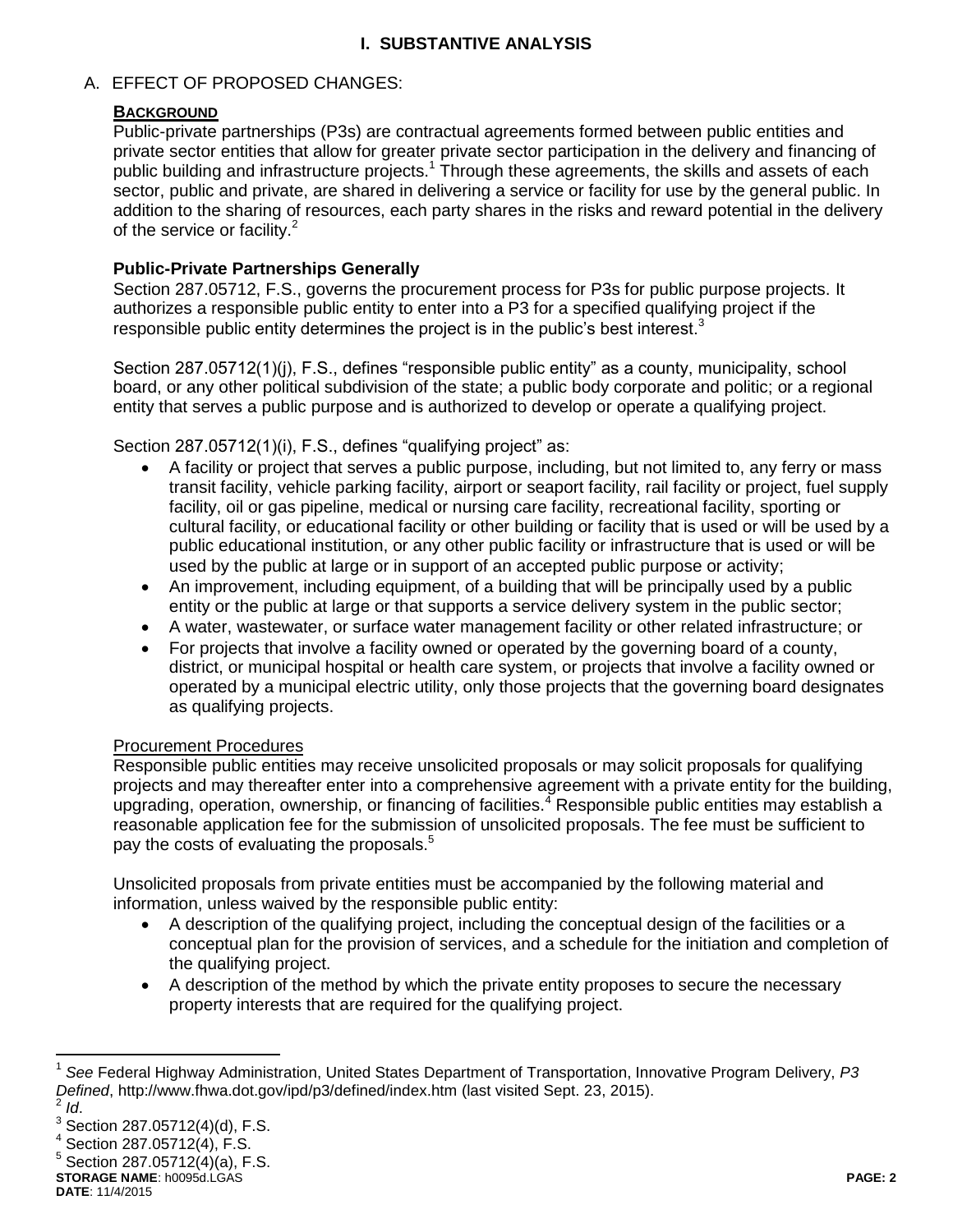- A description of the private entity's general plans for financing the qualifying project, including the sources of the private entity's funds and identification of any dedicated revenue source or proposed debt or equity investment on behalf of the private entity.
- The name and address of a person who may be contacted for further information concerning the proposal.
- The proposed user fees, lease payments, or other service payments over the term of a comprehensive agreement, and the methodology for and circumstances that would allow changes to the user fees, lease payments, and other service payments over time.
- Any additional material or information the responsible public entity reasonably requests.<sup>6</sup>

If the responsible public entity receives an unsolicited proposal and intends to enter into a P3 agreement for the qualifying project, the responsible public entity must publish a notice in the Florida Administrative Register (FAR) and a newspaper of general circulation at least once a week for two weeks stating the entity has received a proposal and will accept other proposals for the same project.<sup>7</sup> The responsible public entity must establish a timeframe within which to accept other proposals that is at least 21 days, but not more than 120 days, after the initial date of publication.<sup>8</sup>

After the period for accepting proposals has expired, the responsible public entity must rank the proposals received in order of preference.<sup>9</sup> Next, the responsible public entity may begin negotiations for a comprehensive agreement with the highest-ranked firm. If negotiations with the highest-ranked firm are unsuccessful, the responsible public entity may terminate the negotiations and begin negotiations with each subsequent-ranked firm in order of preference.<sup>10</sup> The responsible public entity may reject all proposals at any point in the process.<sup>11</sup>

The responsible public entity may charge a reasonable fee to cover the costs of processing, reviewing, and evaluating the requests, including, but not limited to, reasonable attorney fees and fees for financial and technical advisors or consultants and for other necessary advisors or consultants.<sup>12</sup>

The responsible public entity may approve a qualifying project if:

- There is a public need for or benefit derived from the project that the private entity proposes as the qualifying project.
- The estimated cost of the qualifying project is reasonable in relation to similar facilities.
- The private entity's plans will result in the timely acquisition, design, construction, improvement, renovation, expansion, equipping, maintenance, or operation of the qualifying project.<sup>13</sup>

#### Notice to Affected Local Jurisdictions

A responsible public entity must notify each affected local jurisdiction when considering a proposal for a qualifying project by furnishing a copy of the proposal to each affected local jurisdiction.<sup>14</sup> The affected local jurisdictions may, within 60 days, submit written comments to the responsible public entity.<sup>15</sup> The responsible public entity must consider the comments submitted by the affected local jurisdiction before entering into a comprehensive agreement with a private entity.<sup>16</sup> In addition, a responsible public entity must mail a copy of the notice that is published in the FAR to each local government in the affected area.<sup>17</sup>

8 *Id.*

- $10^{10}$   $\frac{1}{d}$ .
- <sup>11</sup> *Id.*

<sup>—&</sup>lt;br>6 Section 287.05712(5), F.S.

 $7$  Section 287.05712(4)(b), F.S.

 $^{9}$  Section 287.05712(6)(c), F.S.

 $12$  Section 287.05712(6)(f), F.S.

 $13$  Section 287.05712(6)(e), F.S.

<sup>14</sup> Section 287.05712(7)(a), F.S.

 $15$  Section 287.05712(7)(b), F.S.

 $16$   $\bar{I}d$ .

**STORAGE NAME**: h0095d.LGAS **PAGE: 3** <sup>17</sup> Section 287.05712(4)(b), F.S.

**DATE**: 11/4/2015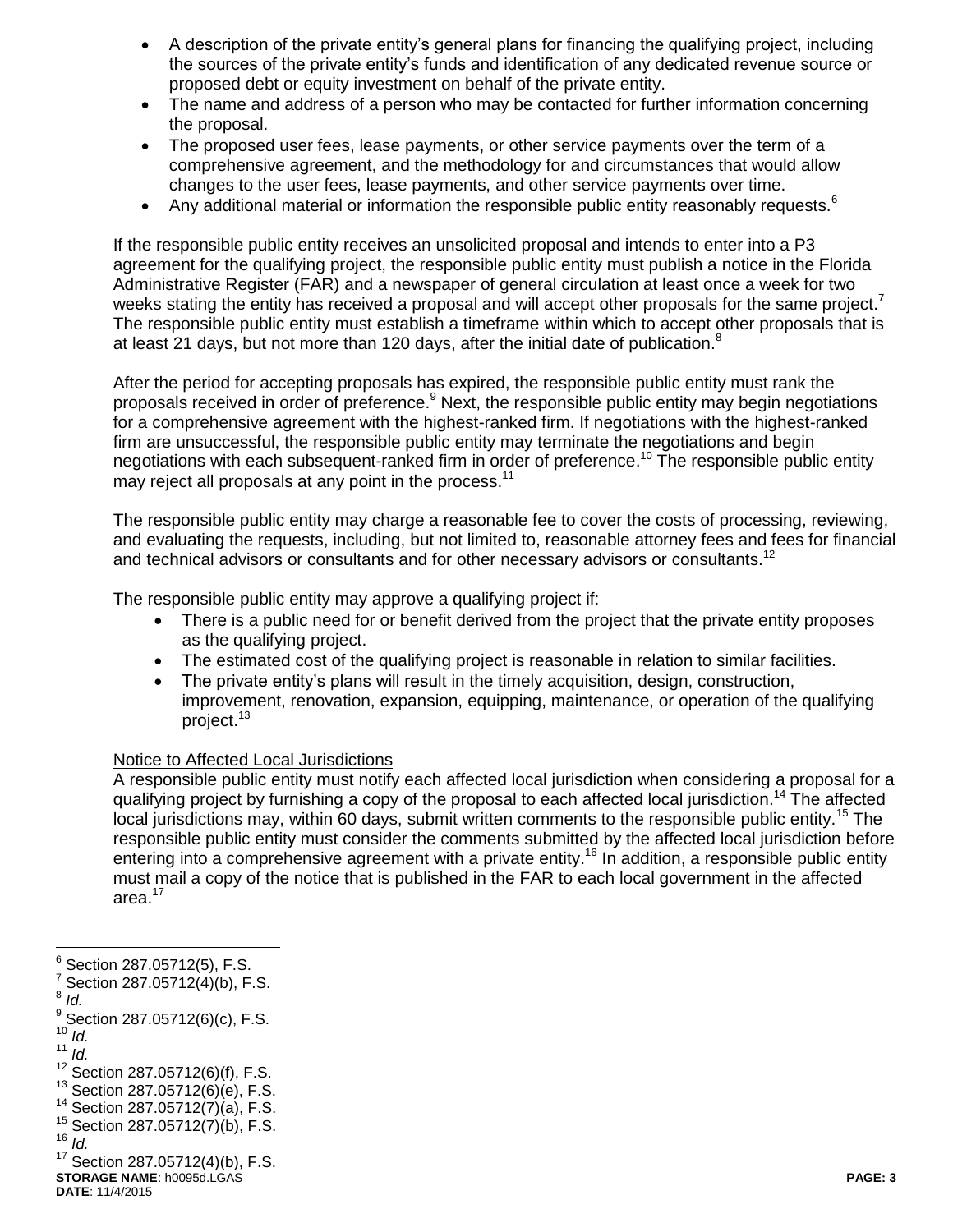## **Agreements**

### *Interim Agreement*

Before entering into a comprehensive agreement, the responsible public entity may enter into an interim agreement with the private entity, which does not obligate the responsible public entity to enter into a comprehensive agreement.<sup>18</sup> Interim agreements must be limited to provisions that:

- Authorize the private entity to commence activities for which it may be compensated related to the proposed qualifying project.
- Establish the process and timing of the negotiation of the comprehensive agreement.
- Contain any other provision related to any aspect of the development or operation of a qualifying project.<sup>19</sup>

### *Comprehensive Agreement*

The responsible public entity and private entity must enter into a comprehensive agreement prior to developing or operating a qualifying project.<sup>20</sup> The comprehensive agreement must provide for:

- Delivery of performance and payment bonds, letters of credit, or other security in connection with the development or operation of the qualifying project.
- Review of plans and specifications for the project by the responsible public entity. This does not require the private entity to complete the design of the project prior to executing the comprehensive agreement.
- Inspection of the qualifying project by the responsible public entity.
- Maintenance of a policy or policies of public liability insurance.
- Monitoring the maintenance practices of the private entity to ensure the qualifying project is properly maintained.
- Filing of financial statements on a periodic basis.
- Procedures governing the rights and responsibilities of the responsible public entity and private entity in the event of a termination of the comprehensive agreement or a material default.
- User fees, lease payments, or service payments as may be established.
- Duties of the private entity, including the terms and conditions that the responsible public entity determines serve the public purpose of the qualifying project. $21$

The comprehensive agreement may include the following:

- An agreement by the responsible public entity to make grants or loans to the private entity from amounts received from the federal, state, or local government or an agency or instrumentality thereof.
- A provision under which each entity agrees to provide notice of default and cure rights for the benefit of the other entity.
- A provision that terminates the authority and duties of the private entity and dedicates the qualifying project to the responsible public entity.<sup>22</sup>

### Fees

The comprehensive agreement may authorize the private entity to impose fees to members of the public for use of the facility. $23$ 

## Financing

Section 287.05712(11), F.S., authorizes the use of multiple financing options for P3s. The options include the private entity obtaining private-source financing, the responsible public entity lending funds to the private entity, or the use of other innovative finance techniques associated with P3s.

<sup>19</sup> *Id.*

 $\overline{a}$ 

 $22$  Section 287.05712(9)(b), F.S.

 $18$  Section 287.05712(8), F.S.

<sup>&</sup>lt;sup>20</sup> Section 287.05712(9)(a), F.S.  $^{21}$  *Id.* 

**STORAGE NAME**: h0095d.LGAS **PAGE: 4**  $23$  Section 287.05712(10), F.S.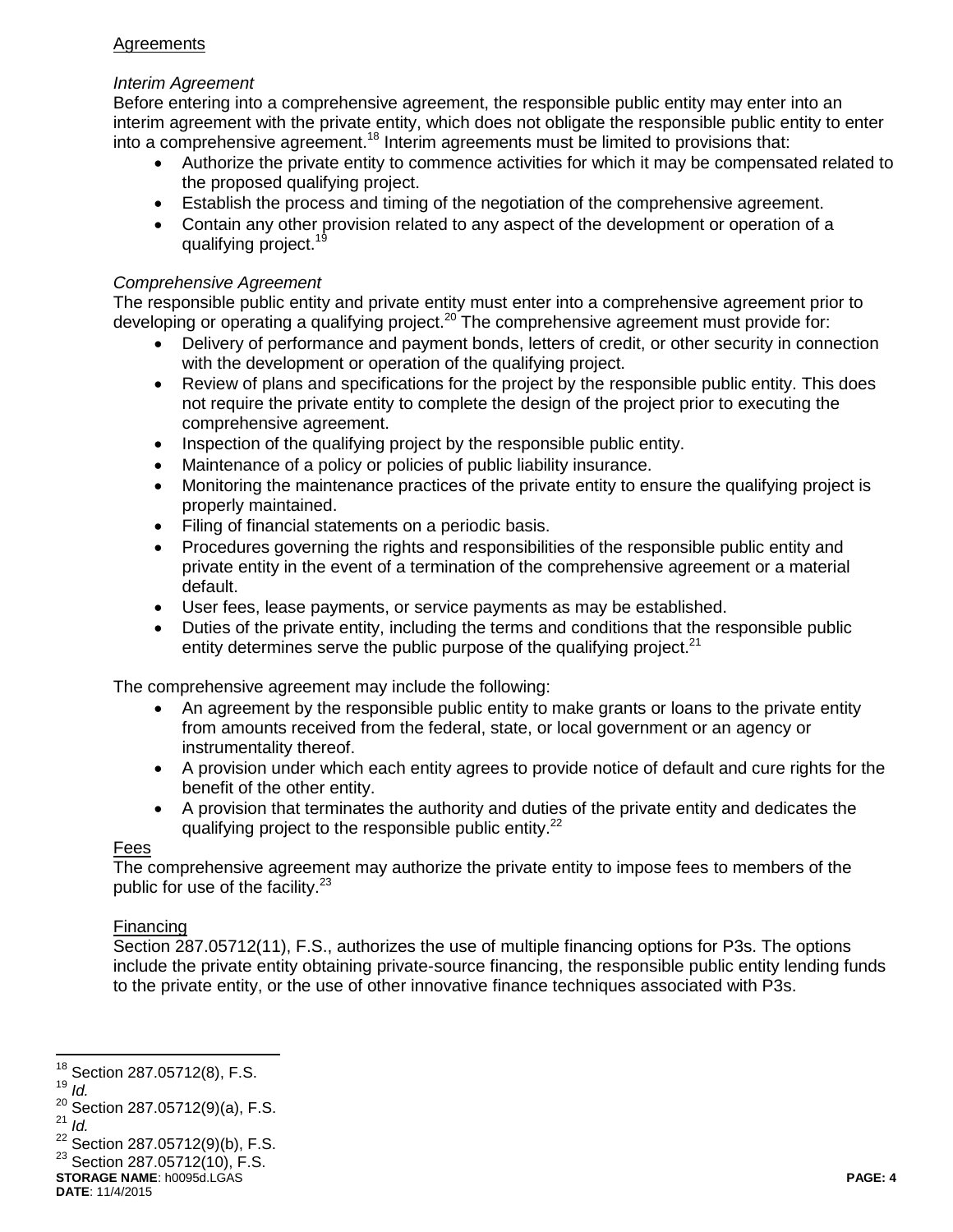## Powers and Duties of the Private Entity

The private entity must develop, operate, and maintain the qualifying project in accordance with the comprehensive agreement. The private entity must cooperate with the responsible public entity in making best efforts to establish interconnection between the qualifying project and other facilities and infrastructure. The private entity must comply with the terms of the comprehensive agreement and any other lease or contract.<sup>24</sup>

### Expiration or Termination of Agreements

Upon the expiration or termination of a comprehensive agreement, the responsible public entity may use revenues from the qualifying project to pay the current operation and maintenance costs of the qualifying project. If the private entity materially defaults, the compensation that is otherwise due to the private entity is payable to satisfy all financial obligations to investors and lenders on the qualifying project in the same way that is provided in the comprehensive agreement or any other agreement involving the qualifying project, if the costs of operating and maintaining the project are paid in the normal course. The full faith and credit of the responsible public entity may not be pledged to secure the financing of the private entity. $25$ 

### Partnership for Public Facilities and Infrastructure Act Guidelines Task Force

Section 287.05712(3), F.S., creates the Partnership for Public Facilities and Infrastructure Act Guidelines Task Force (task force). The task force was created to recommend guidelines for the Legislature to consider for purposes of creating a uniform P3 process across the state.<sup>26</sup> The sevenmember task force was comprised of the Secretary of the Department of Management Services (department) and six members appointed by the Governor who represented the county government, municipal government, district school board, and business community.<sup>27</sup> The department provided administrative and technical support to the task force. $^{28}$ 

In July 2014, the task force completed its duties and submitted a final report of its recommendations.<sup>29</sup> The task force was terminated on December 31, 2014.<sup>30</sup>

## **Public-Private Partnerships for State Universities**

Section 1013.171, F.S., authorizes a state university board of trustees to enter into P3s for the construction of facilities and accommodations necessary and desirable to serve the needs and purposes of the university. The Board of Governors has promulgated guidelines for the universities to use in reviewing and approving these P3s.<sup>31</sup>

### **EFFECT OF PROPOSED CHANGES**

This bill incorporates many of the recommendations contained in the task force report, which include best practice recommendations as well as recommendations relating to needed clarification of s. 287.05712, F.S., which may facilitate the implementation of P3s.

## **Responsible Public Entity Definition**

http://www.dms.myflorida.com/agency\_administration/communications/partnership\_for\_public\_facilities\_infrastructure\_act (last visited Sept. 23, 2015).

 $\frac{30}{31}$  Section 287.05712(3)(f), F.S.  $\frac{31}{31}$  State University System of Fle

**STORAGE NAME**: h0095d.LGAS **PAGE: 5 DATE**: 11/4/2015 <sup>31</sup> State University System of Florida Board of Governors, *Public-Private Partnership Guidelines*, *available at* http://www.flbog.edu/documents\_regulations/guidelines/Public-Private%20Partnership%20Guidelines.pdf.

 $\overline{a}$  $24$  Section 287.05712(12)(a), F.S.

 $^{25}$  Section 287.05712(13), F.S.

<sup>26</sup> Section 287.05712(3)(a), F.S.

 $27$  Section 287.05712(3)(b), F.S.

 $^{28}$  Section 287.05712(3)(c), F.S.<br> $^{29}$  The task force report can be for

The task force report can be found online at: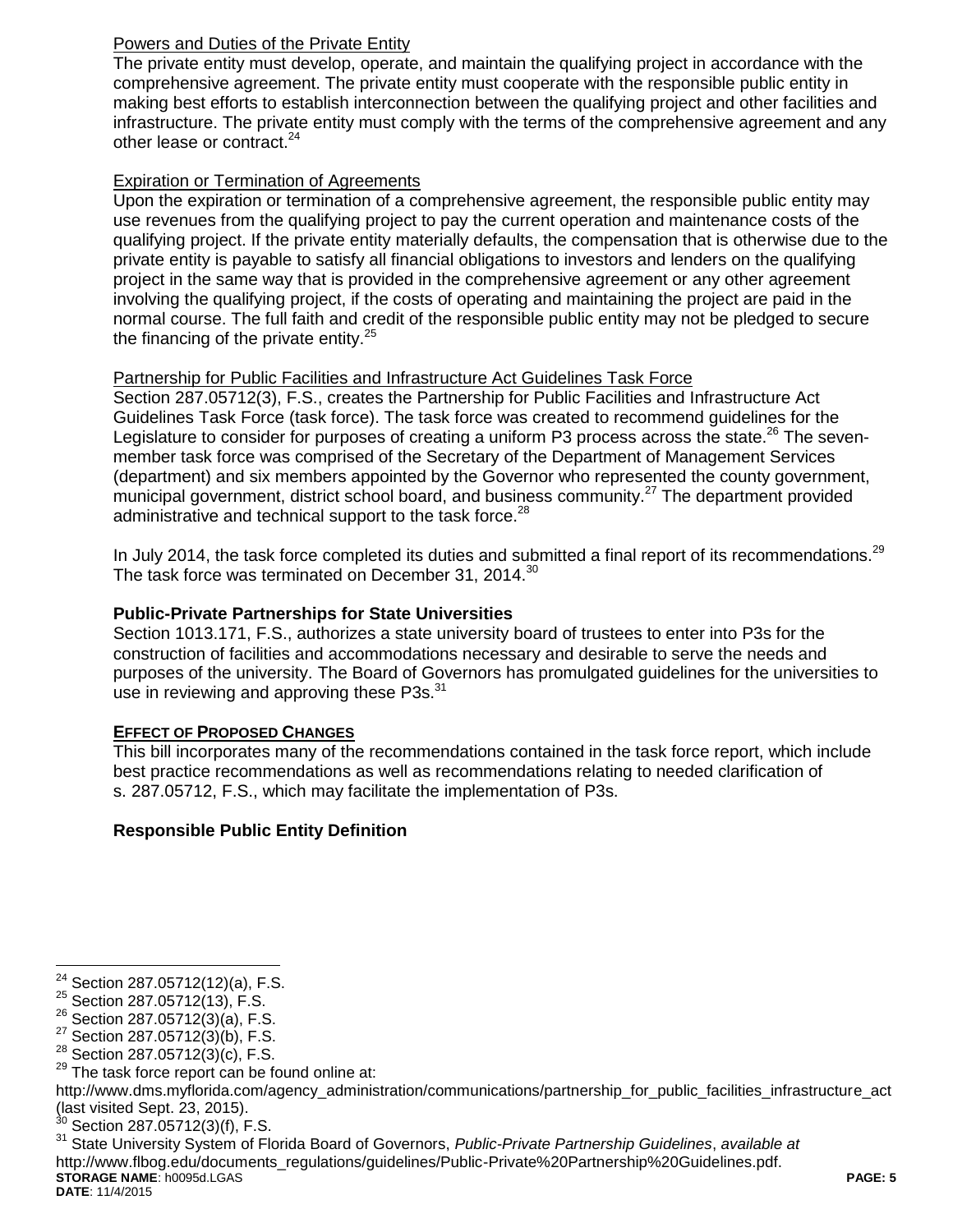The bill expands the definition of "responsible public entity" to include state universities<sup>32</sup> and clarifies that it includes special districts, school districts rather than school boards, and Florida College System institutions.<sup>33</sup>

## **Task Force**

The bill deletes the task force provisions, as the task force was terminated on December 31, 2014.

#### **Application Fee**

The bill provides that when a private entity submits an unsolicited proposal, the private entity must concurrently submit the initial application fee. The application fee must be paid by cash, cashier's check, or other noncancelable instrument. The bill provides that if the initial fee, as determined by the responsible public entity, is not sufficient to cover the costs associated with evaluating the unsolicited proposal, the responsible public entity must request in writing the additional amount required. If the private entity fails to pay the additional amount requested within 30 days of the notice, the responsible public entity may stop reviewing the proposal. The bill requires the responsible public entity to return the application fee if the responsible public entity does not evaluate the unsolicited proposal. $34$ 

#### **Solicitation Timeframes**

The bill provides flexibility to the responsible public entity for accepting proposals if an alternative timeframe is approved by majority vote of the entity's governing body.<sup>35</sup> It

#### **Design Criteria Package**

The bill requires a responsible public entity that solicits proposals to include in the solicitation a design criteria package prepared by a licensed architect, engineer, or landscape architect. The design criteria package must include performance-based criteria for the project.

#### **School Projects**

The bill removes the provision that requires a school board to obtain the approval of the local governing body.  $36$ 

#### **Ownership by the Responsible Public Entity**

The bill clarifies that the project will be owned by the responsible public entity upon expiration of the comprehensive agreement, rather than solely upon completion or termination of the agreement.<sup>37</sup>

#### **Pricing or Financial Terms**

The bill clarifies that any pricing or financial terms included in an unsolicited proposal must be specific as to when the pricing or terms expire.<sup>38</sup>

### **Notice to Affected Local Jurisdictions**

The bill deletes the requirement that a responsible public entity notify each affected local jurisdiction of an unsolicited proposal by furnishing a copy of the proposal to each affected local jurisdiction when considering it.<sup>39</sup> The responsible public entity must still provide each affected local jurisdiction a copy of the notice published in the FAR concerning solicitations for a qualifying project.

 $\overline{a}$ 

 $32$  The task force recommended adding state universities to the list of entities that are included in the definition of "responsible public entity." Partnership for Public Facilities and Infrastructure Act Guidelines Task Force, *Final Report and Recommendations* (July 2014), at 16.

<sup>&</sup>lt;sup>33</sup> The task force recommended amending the definition of "responsible public entity" to reference school district, rather than board, as the district is the unit that provides public primary education. It also recommended clarifying that the definition includes both special districts and the Florida College System. *Id.* at 18.

<sup>&</sup>lt;sup>34</sup> The task force recommended amending the fee provisions to ensure that the fees were related to actual, reasonable costs associated with reviewing an unsolicited proposal and not revenue generation. *Id.* at 9.

 $35$  The task force determined that increased flexibility may be necessary when dealing with complex proposals to ensure sufficient time is allowed for the receipt of competing proposals. *Id.* at 7.

<sup>&</sup>lt;sup>36</sup> The task force recommended striking this provision because school boards are not subject to governance by a local governing body. *Id.* at 18.

<sup>37</sup> This change was recommended by the task force. *Id.* at 13-14.

<sup>38</sup> This change was recommended by the task force. *Id*. at 7.

**STORAGE NAME**: h0095d.LGAS **PAGE: 6**  $39$  The report provided a discussion on the notice that is already provided to affected local jurisdictions through the permitting process and stated a mandatory P3 notice process could delay project timelines. *Id.* at 12.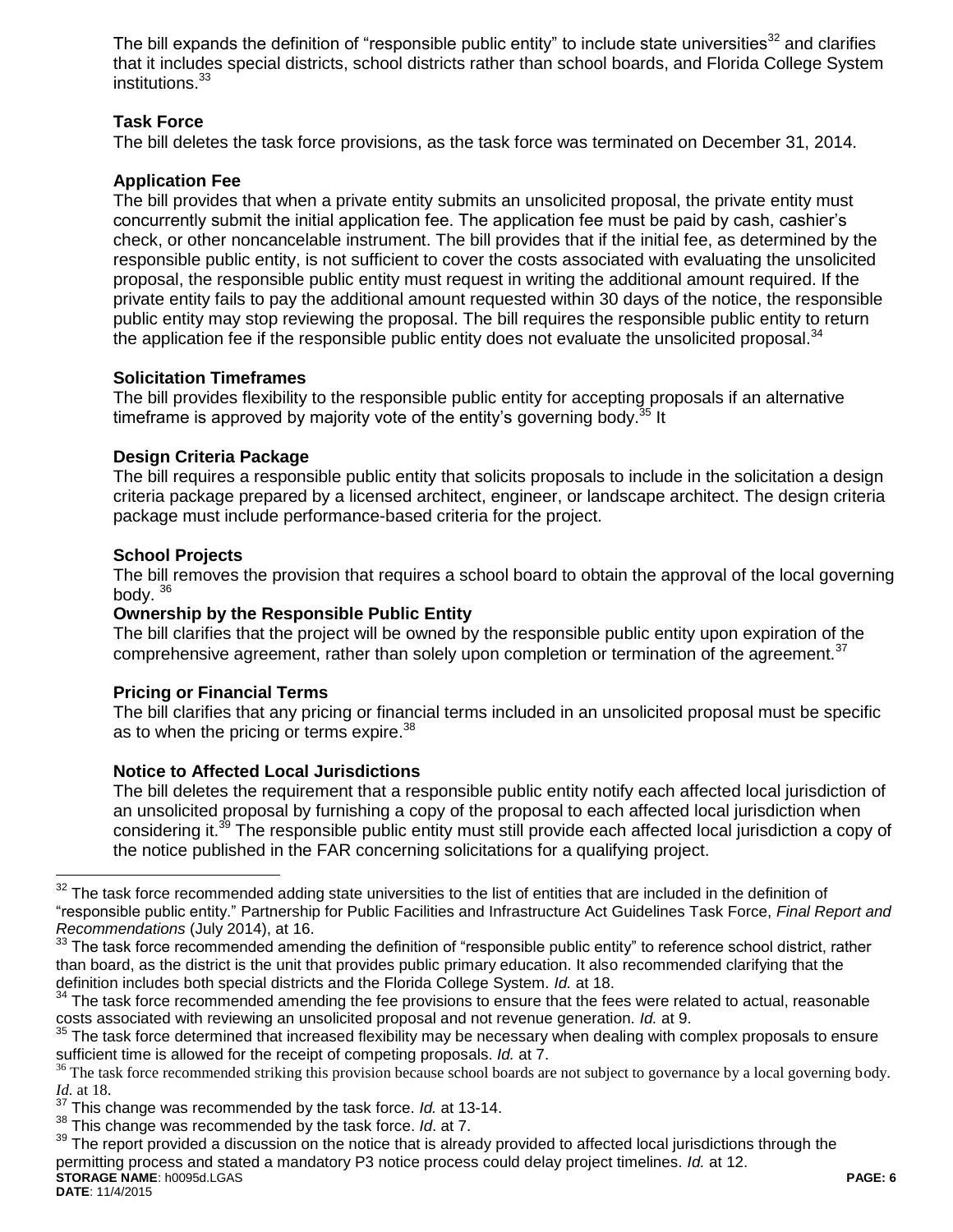## **Financing**

The bill clarifies that a financing agreement may not require the responsible public entity to secure financing by a mortgage on, or security interest in, the real or tangible personal property of the responsible public entity in a manner that could result in the loss of the fee ownership of the property by the responsible public entity. $40$ 

The bill also deletes a provision that requires the responsible public entity to appropriate on a priority basis a contractual payment obligation from the government fund from which the qualifying project will be funded.<sup>41</sup> Current law raised concerns regarding infringement upon a responsible public entity's appropriation powers. Additionally, if the provision were to remain in current law, it is unclear how this provision would apply to state universities or Florida College System institutions.

## **Department of Management Services**

The bill provides that the department may accept and maintain copies of comprehensive agreements received from responsible public entities for the purpose of sharing the comprehensive agreements with other responsible public entities.<sup>42</sup> Responsible public entities are not required to provide copies to the department; however, if a responsible public entity provides a copy, the responsible public entity must first redact any confidential or exempt information from the comprehensive agreement.

## **Construction**

The bill clarifies that the P3 process must be construed as cumulative and supplemental to any other authority or power vested in the governing body of a county, municipality, district, or municipal hospital or health care system. The bill provides that the P3 process is an alternative method that may be used, but that it does not limit a county, municipality, district, or other political subdivision of the state in the acquisition, design, or construction of a public project pursuant to other statutory or constitutional authority.<sup>43</sup>

### **Miscellaneous**

The bill transfers and renumbers s. 287.05712, F.S., as s. 255.065, F.S., because chapter 255, F.S., relates to procurement of construction services and P3s are primarily construction-related projects.

The bill also makes other changes to provide for the consistent use of terminology and to provide clarity.

B. SECTION DIRECTORY:

Section 1. transfers, renumbers, and amends s. 287.05712, F.S., relating to public-private partnerships.

Section 2. provides an effective date of July 1, 2016.

# **II. FISCAL ANALYSIS & ECONOMIC IMPACT STATEMENT**

- A. FISCAL IMPACT ON STATE GOVERNMENT:
	- 1. Revenues:

 $\overline{a}$ 

*See* Fiscal Comments.

<sup>40</sup> This change was recommended by the task force. *Id.* at 20.

<sup>41</sup> The report recommended the current provision regarding the appropriating of funds be revised, not deleted. *Id.* at 14- 15. Even though the report recommended that the Legislature consider specifically authorizing the State University System to utilize P3s as a project delivery method, it does not specifically address the applicability of an appropriations requirement to universities. *Id.* at 16.

 $42$  The report recommended authorizing a state agency to provide assistance to responsible public entities concerning P3s. *Id.* at 11.

**STORAGE NAME**: h0095d.LGAS **PAGE: 7 DATE**: 11/4/2015 <sup>43</sup> The report discussed the need for flexibility in the creation of P3s and noted that clarification is needed to ensure that the process is considered supplemental and alternative to any other applicable statutory authority. *Id*. at 19.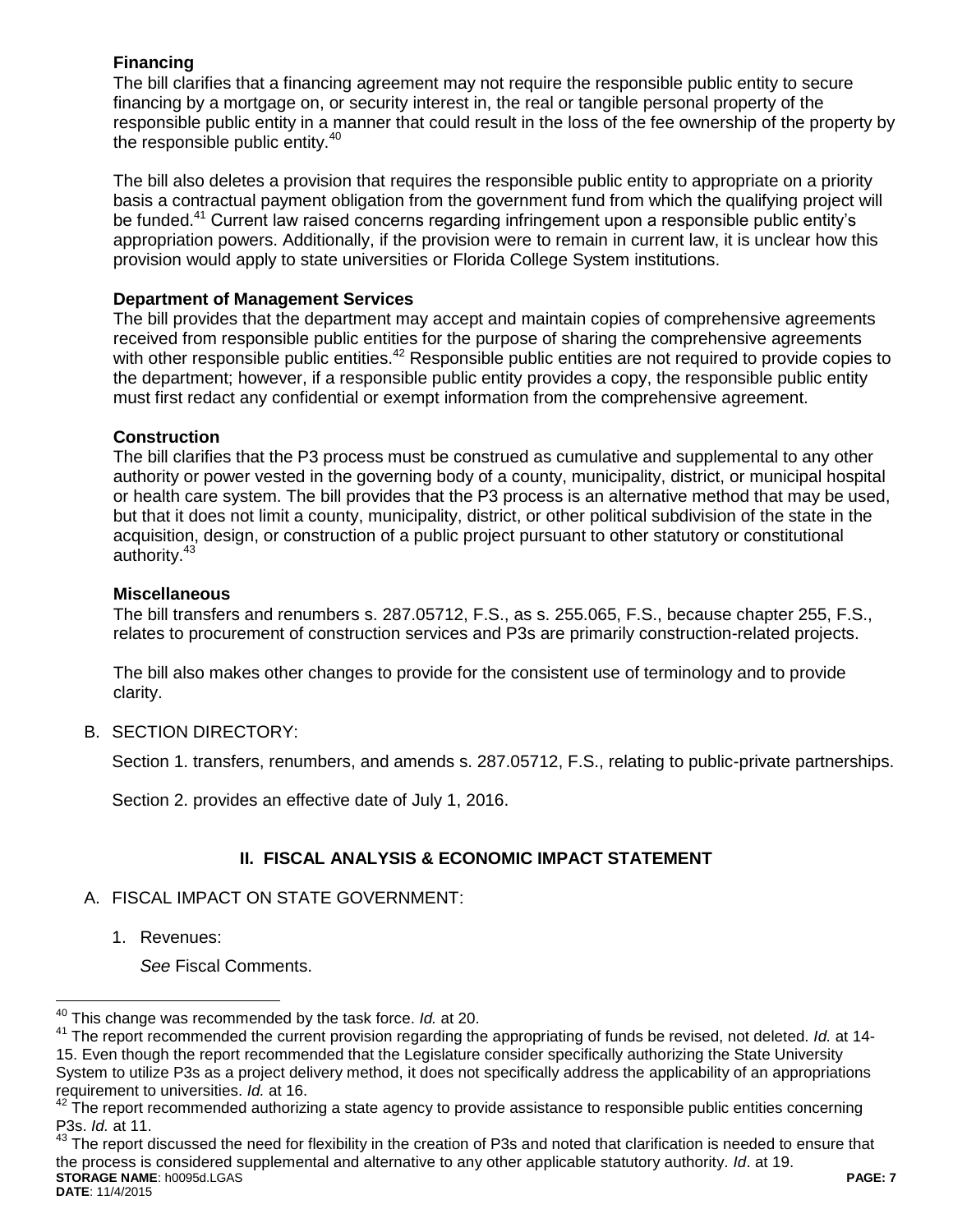2. Expenditures:

*See* Fiscal Comments.

## B. FISCAL IMPACT ON LOCAL GOVERNMENTS:

1. Revenues:

*See* Fiscal Comments.

2. Expenditures:

*See* Fiscal Comments.

C. DIRECT ECONOMIC IMPACT ON PRIVATE SECTOR:

The bill may provide for more opportunities for the private sector to enter into contracts for construction services with state universities and local governments.

D. FISCAL COMMENTS:

The bill will have an insignificant negative fiscal impact on the Department of Management Services for the purpose of receiving comprehensive agreements and acting as a depository for such comprehensive agreements. According to the department, the costs should be absorbed within current resources.<sup>44</sup>

The bill has an indeterminate fiscal impact on universities and local governments that enter into P3s. State and local government expenditures would be based on currently unidentified P3s.

## **III. COMMENTS**

## A. CONSTITUTIONAL ISSUES:

1. Applicability of Municipality/County Mandates Provision:

Not applicable. This bill does not appear to require counties or municipalities to spend funds or take action requiring the expenditure of funds; reduce the authority that counties or municipalities have to raise revenues in the aggregate; or reduce the percentage of state tax shared with counties or municipalities.

2. Other:

 $\overline{a}$ 

None.

B. RULE-MAKING AUTHORITY:

Additional rulemaking authority does not appear necessary to implement the provisions of the bill.

C. DRAFTING ISSUES OR OTHER COMMENTS:

## Drafting Issue: State Universities

On lines 699-724, the bill specifies that the P3 process in s. 287.05712, F.S., is cumulative and supplemental to any other authority or power vested in or exercised by the governing body of a county, municipality, special district, or municipal hospital or health care system. The bill also specifies that this section provides an alternative method and does not limit a county, municipality, special district, or other political subdivision of the state in the procurement or operation of a qualifying project pursuant to

**STORAGE NAME**: h0095d.LGAS **PAGE: 8 DATE**: 11/4/2015  $44$  Department of Management Services, Agency Analysis of House Bill 63, p. 5 (Feb. 11, 2015) (on file with the Government Operations Subcommittee). The provision of HB 95 authorizing the department to accept and maintain copies of comprehensive agreements from responsible public entities was also included in HB 63 from the 2015 Session.